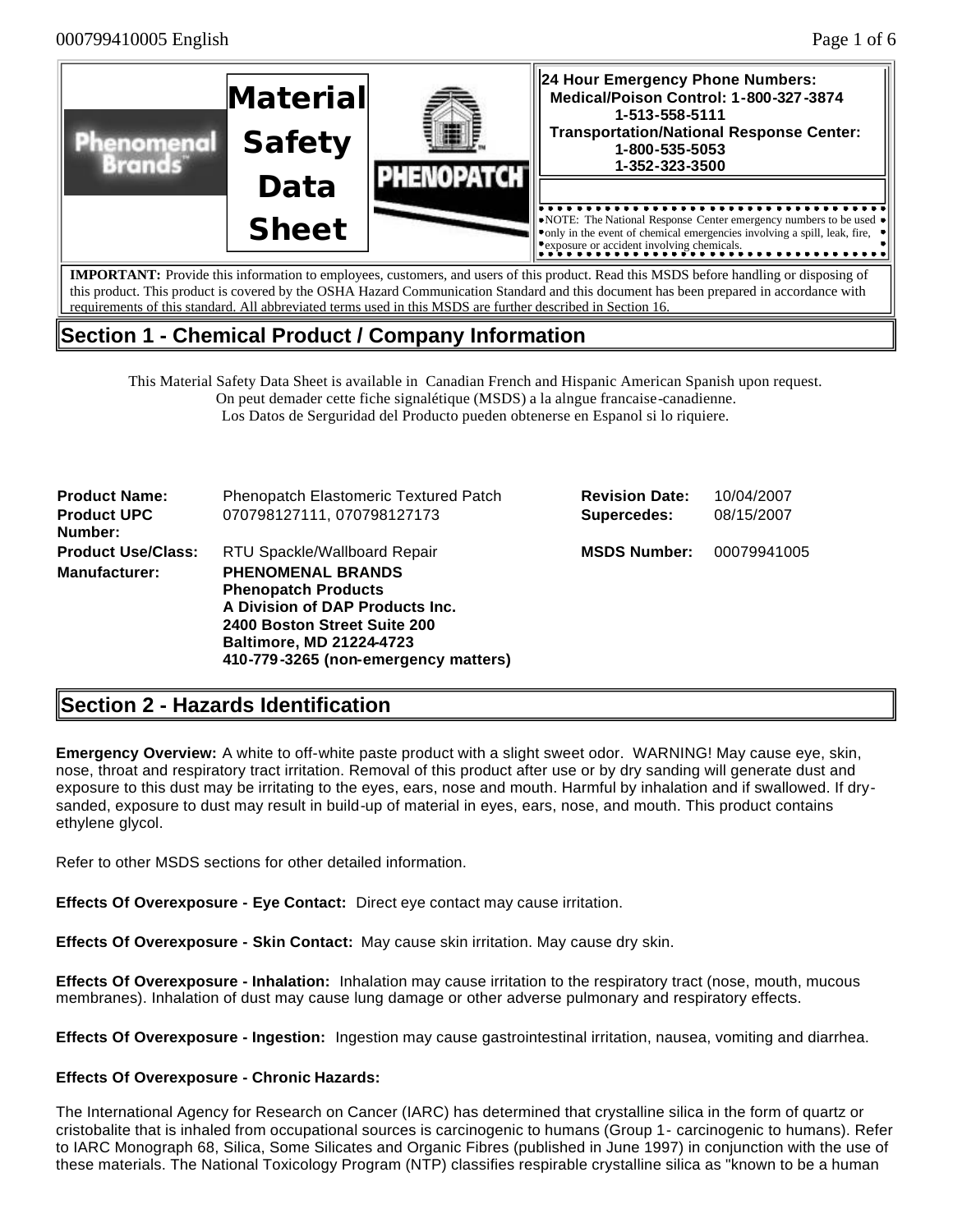#### 000799410005 English Page 2 of 6

carcinogen". Refer to the 9th Report on Carcinogens (2000). The American Conference of Governmental Industrial Hygienists (ACGIH) classifies crystalline silica, quartz, as a suspected human carcinogen (Group A2). Breathing dust containing respirable crystalline silica may not cause noticeable injury or illness even though permanent lung damage may be occurring. Inhalation of dust may have the following serious chronic health effects: Excessive inhalation of respirable dust can cause pneumoconiosis, a respiratory disease, which can result in delayed, progressive, disabling and sometimes fatal lung injury. Symptoms include cough, shortness of breath, wheezing, non-specific chest illness and reduced pulmonary function. Smoking exacerbates this disease. Individuals with pneumoconiosis are predisposed to develop tuberculosis. There is some evidence that breathing respirable crystalline silica or the disease silicosis is associated with an increased incidence of significant disease endpoints such as scleroderma (an immune system disorder manifested by fibrosis of the lungs, skin and other internal organs) and kidney disease.

Ethylene Glycol may cause kidney and liver damage upon prolonged and repeated overexposures. Studies have shown that repeated inhalation of ethylene glycol has produced adverse cardiovascular changes in laboratory animals. Ethylene glycol has been shown to cause birth defects in laboratory animals.

**Primary Route(s) Of Entry:** Skin Contact, Inhalation, Ingestion, Eye Contact

**Medical Conditions which May be Aggravated by Exposure:** If dry sanded, asthma and asthma-like conditions may worsen from prolonged or repeated exposure to dust.

#### **Carcinogenicity:**

| CAS No.    | Name<br>:hemical    | <b>CGIH</b>                    | <b>OSHA</b> | $\mathbf{I}$ and $\mathbf{I}$<br>.AKU | VTT               |
|------------|---------------------|--------------------------------|-------------|---------------------------------------|-------------------|
| 14808-60-7 | Silica, crystalline | Suspected human<br>carcinogen. | Not Listed. | Human carcinogen.                     | Known carcinogen. |

| Section 3 - Composition / Information On Ingredients |                 |             |
|------------------------------------------------------|-----------------|-------------|
| <b>Chemical Name</b>                                 | <b>CASRN</b>    | $Wt\%$      |
| Limestone                                            | $1317 - 65 - 3$ | $15 - 40$   |
| Ethylene glycol                                      | $107 - 21 - 1$  | $3 - 7$     |
| Silica, crystalline                                  | 14808-60-7      | $0.1 - 1.0$ |

# **Section 4 - First Aid Measures**

**First Aid - Eye Contact:** In case of contact, immediately flush eyes with plenty of water for at least 15 minutes. Get medical attention immediately.

**First Aid - Skin Contact:** Wash off immediately with soap and plenty of water.

**First Aid - Inhalation:** If inhaled, remove to fresh air. If not breathing, give artificial respiration. If breathing is difficult, give oxygen. Get medical attention immediately.

**First Aid - Ingestion:** Call a physician or Poison Control Center immediately. Do not induce vomiting.

**Note to Physician:** None.

**COMMENTS:** Call Medical Emergency at 1-800-327-3874 if any irritation or complication arises from any of the above routes of entry.

# **Section 5 - Fire Fighting Measures**

**Extinguishing Media:** Alcohol, Carbon Dioxide, Dry Chemical, Foam, Water Fog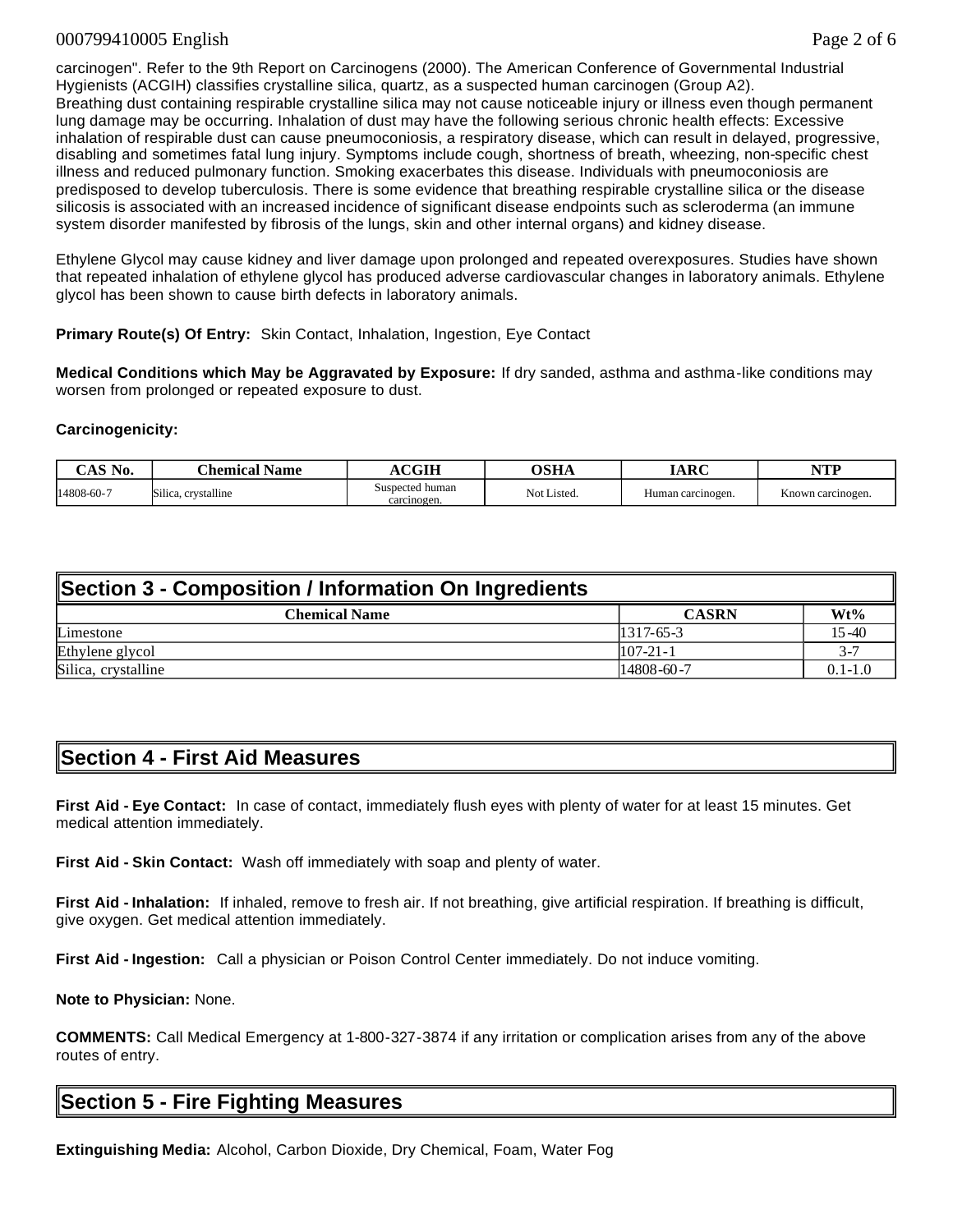**Special Firefighting Procedures:** Cool fire -exposed containers using water spray.

#### **Section 6 - Accidental Release Measures**

**Steps To Be Taken If Material Is Released Or Spilled:** Wear proper protective equipment as specified in Section 8. Scrape up dried material and place into containers.

# **Section 7 - Handling And Storage**

**Handling:** KEEP OUT OF REACH OF CHILDREN! Avoid contact with skin and eyes. Do not breathe dust. While dry sanding, use of a NIOSH-approved dust mask is recommended. Removal of this product after use will result in the generation of Dust. If dry-sanded, exposure to dust may result in the build -up of material in eyes, ears, nose, and mouth which may cause irritation. Avoid excessive heat and handling. Wash thoroughly after handling.

**Storage:** Avoid excessive heat and freezing. Do not store at temperatures above 120 degrees F. Keep tightly closed. Store away from caustics and oxidizers.

| Section 8 - Exposure Controls / Personal Protection |                |                  |                   |                   |                                    |                  |                  |                 |
|-----------------------------------------------------|----------------|------------------|-------------------|-------------------|------------------------------------|------------------|------------------|-----------------|
| <b>Chemical Name</b>                                | <b>CASRN</b>   | <b>ACGIH TWA</b> | <b>ACGIH STEL</b> | <b>ACGIH CEIL</b> | <b>OSHA TWA</b>                    | <b>OSHA STEL</b> | <b>OSHA CEIL</b> | <b>Skin</b>     |
| Limestone                                           | 1317-65-3      | 10 MGM3          | N.E.              | N.E.              | 5 MGM3<br>(respirable<br>fraction) | N.E.             | N.E.             | No <sub>1</sub> |
| Ethylene glycol                                     | $107 - 21 - 1$ | N.E.             | N.E.              | 100 MGM3          | N.E.                               | N.E.             | N.E.             | No <sub>1</sub> |
| Silica, crystalline                                 | 14808-60-7     | 0.05 MGM3        | N.E.              | N.E.              | $10/(%SiO2+2)$<br>MGM3             | N.E.             | N.E.             | No <sub>1</sub> |

#### **Exposure Notes:**

14808-60-7 The 2002 ACGIH Threshold Limit Values for Chemical Substances and Physical Agents lists the median Respirable Particulate Mass (RPM) point for crystalline silica at 4.0 microns in terms of the particle's aerodynamic diameter.

The TLVs for crystalline silica represent the respirable fraction.

OSHA PEL TWA for Quartz is calculated using the following formula: 10 mg/m3/(% SiO2 + 2). Both concentration and percent quartz for the application of this limit are to be determined from the fraction passing a size selector with the following characteristics.

| Aerodynamic diameter (unit density sphere)    Percent passing selector |  |
|------------------------------------------------------------------------|--|
|                                                                        |  |
|                                                                        |  |
|                                                                        |  |
|                                                                        |  |
|                                                                        |  |

**Precautionary Measures:** Please refer to other sections and subsections of this MSDS.

**Engineering Controls:** Local ventilation of emission sources may be necessary to maintain ambient concentrations below recommended exposure limits. Prevent build-up of dust and vapors by opening windows and doors or use other means to ensure fresh air entry during application, drying and sanding. Wet sanding is recommended to avoid generation of dust.

**Respiratory Protection:** If concentrations exceed the exposure limits specified, use of a NIOSH-approved supplied air respirator is recommended. Where the protection factor is exceeded, use of a Self Contained Breathing Apparatus (SCBA) may be necessary. A respiratory protection program that meets the OSHA 1910.134 and ANSI Z88.2 requirements must be followed whenever workplace conditions warrant a respirator's use. Use an approved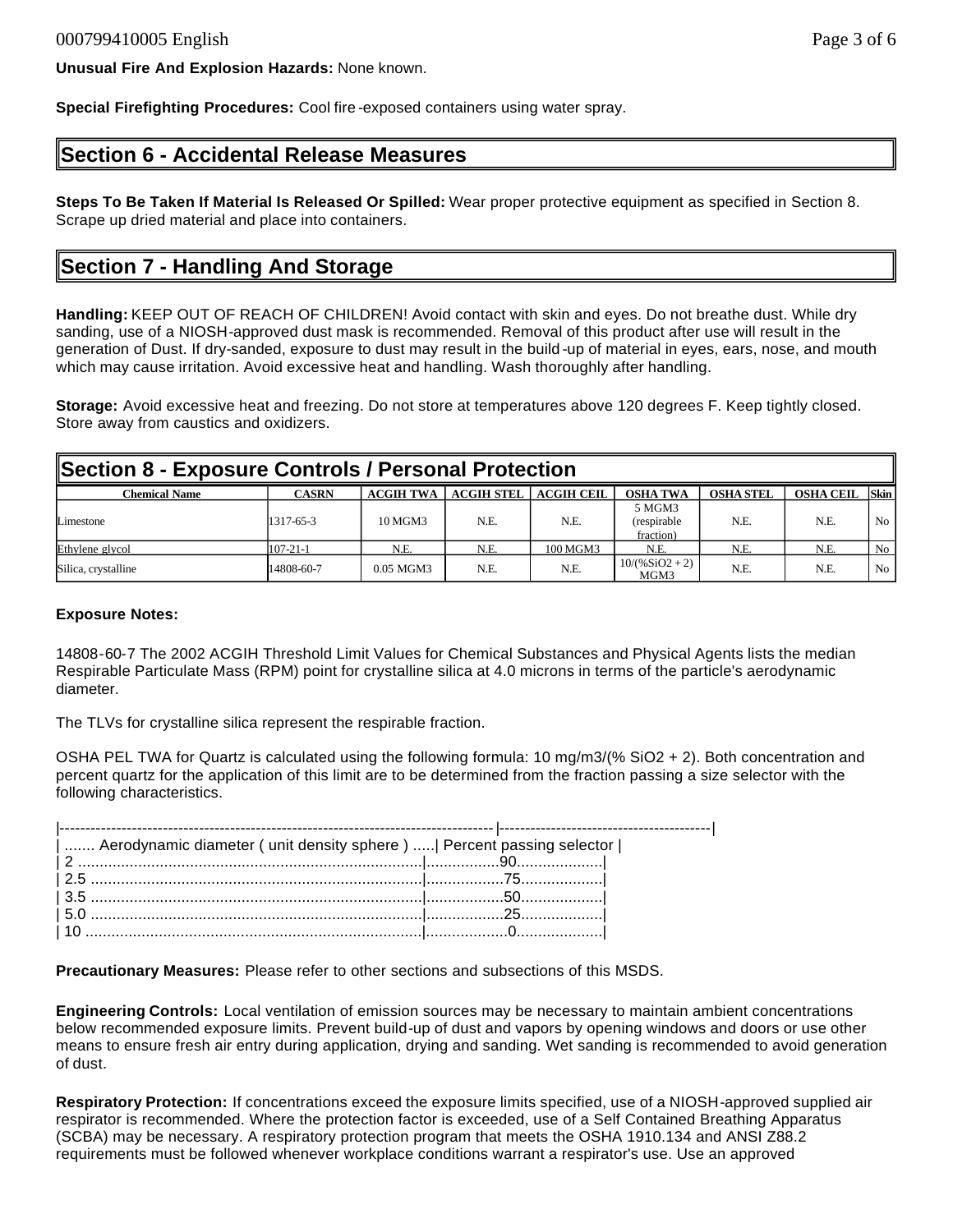#### 000799410005 English Page 4 of 6

#### NIOSH/OSHA respirator if dry sanded.

National Institute for Occupational Safety and Health (NIOSH) has recommended that the permissible exposure limit be changed to 50 micrograms respirable free silica per cubic meter of air (0.05 mg/m3) as determined by a full shift sample up to 10-hour work shift.

**Skin Protection:** Wear gloves with repeated or prolonged use.

**Eye Protection:** Safety glasses with side-shields.

**Other protective equipment:** Not required under normal use.

**Hygienic Practices:** Remove and wash contaminated clothing before re-use.

**Important:** Listed Permissible Exposure Levels (PEL) are from the U.S. Dept. of Labor OSHA Final Rule Limits (CFR 29 1910.1000); these limits may vary between states.

**Note:** An employee's skin exposure to substances having a "YES" in the "SKIN" column in the table above shall be prevented or reduced to the extent necessary under the circumstances through the use of gloves, coveralls, goggles or other appropriate personal protective equipment, engineering controls or work practices.

# **Section 9 - Physical And Chemical Properties**

| <b>Boiling Range:</b>                     | Not Established          | <b>Vapor Density:</b>                           | Heavier Than Air            |
|-------------------------------------------|--------------------------|-------------------------------------------------|-----------------------------|
| Odor:                                     | <b>Slight Sweet</b>      | <b>Odor Threshold:</b>                          | Not Established             |
| Color:                                    | White to Off-White       | <b>Evaporation Rate:</b>                        | Slower Than n-Butyl Acetate |
| <b>Solubility in H2O:</b>                 | Not Established          | <b>Specific Gravity:</b>                        | 1.3                         |
| <b>Freeze Point:</b>                      | Not Established          | pH:                                             | Between 7.0 and 12.0        |
| <b>Vapor Pressure:</b>                    | Not Established          | Viscosity:                                      | Not Established             |
| <b>Physical State:</b>                    | Paste                    | <b>Flammability:</b>                            | Non-Flammable               |
| Flash Point, F:                           | Greater than 200 Degrees | Method:                                         | (Seta Closed Cup)           |
| Lower Explosive Limit, %: Not Established |                          | <b>Upper Explosive Limit, %:Not Established</b> |                             |

When reported, vapor pressure of this product has been calculated theoretically based on its constituent makeup and has not been determined experimentally.

(See section 16 for abbreviation legend)

# **Section 10 - Stability And Reactivity**

**Conditions To Avoid:** Excessive heat and freezing.

**Incompatibility:** Strong oxidizing agents. Strong bases.

**Hazardous Decomposition Products:** Normal decomposition products, i.e., COx, NOx.

**Hazardous Polymerization:** Hazardous polymerization will not occur under normal conditions.

**Stability:** Stable under normal conditions.

# **Section 11 - Toxicological Information**

| <b>Product LD50: Not Established</b> |                 | <b>Product LC50: Not Established</b> |                 |
|--------------------------------------|-----------------|--------------------------------------|-----------------|
| <b>CASRN</b>                         | Chemical Name   | LD50                                 | LC50            |
| $107 - 21 - 1$                       | Ethylene glycol | $Rat:4700$ mg/kg                     | Rat:10876 mg/kg |

**Significant Data with Possible Relevance to Humans:** None.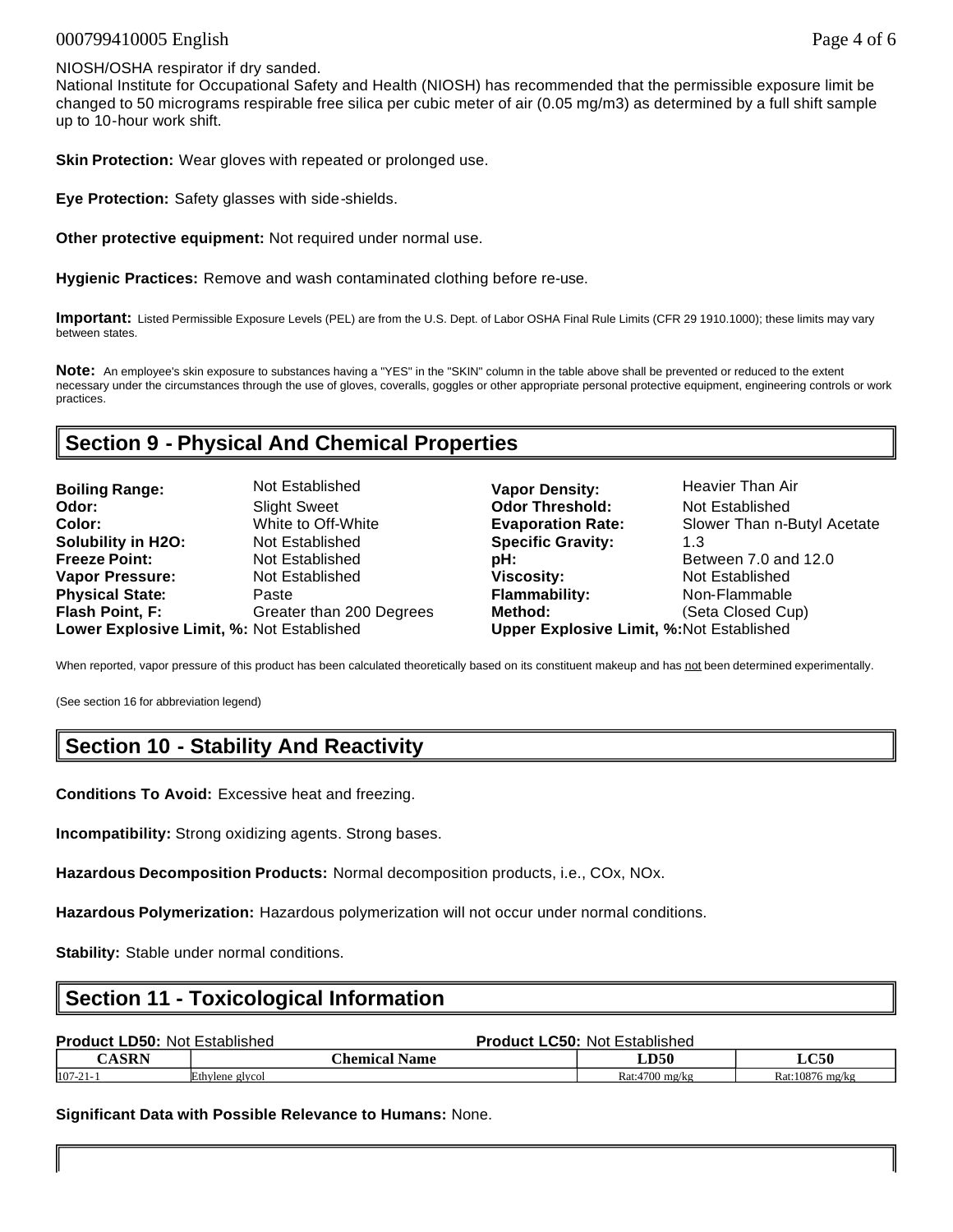# **Section 12 - Ecological Information**

**Ecological Information:** Ecological injuries are not known or expected under normal use.

# **Section 13 - Disposal Information**

**Disposal Information:** Dispose of material in accordance with all federal, state and local regulations. State and Local regulations/restrictions are complex and may differ from Federal regulations. Responsibility for proper waste disposal is with the owner of the waste.

**EPA Waste Code if Discarded (40 CFR Section 261):** None.

# **Section 14 - Transportation Information**

| Not Regulated | <b>Packing Group:</b>                               | N.A.         |
|---------------|-----------------------------------------------------|--------------|
| N.A.<br>N.A.  | <b>Hazard Subclass:</b><br><b>DOT UN/NA Number:</b> | N.A.<br>N.A. |
|               |                                                     |              |

Note: The shipping information provided is applicable for domestic ground transport only. Different categorization may apply if shipped via other modes of transportation and/or to non-domestic destinations.

# **Section 15 - Regulatory Information**

#### **CERCLA - SARA Hazard Category:**

This product has been reviewed according to the EPA 'Hazard Categories' promulgated under Sections 311 and 312 of the Superfund Amendment and Reauthorization Act of 1986 (SARA Title III) and is considered, under applicable definitions, to meet the following categories:

Immediate Health Hazard, Chronic Health Hazard

#### **SARA Section 313:**

This product contains the following substances subject to the reporting requirements of Section 313 of Title III of the Superfund Amendment and Reauthorization Act of 1986 and 40 CFR part 372:

| - - -<br><b>Themica</b><br> | $\sim$    |
|-----------------------------|-----------|
| Ethylene<br>alveo<br>21VUV  | $107 - 2$ |

#### **Toxic Substances Control Act:**

All ingredients in this product are either on TSCA inventory list, or otherwise exempt.

This product contains the following chemical substances subject to the reporting requirements of TSCA 12(B) if exported from the United States:

None.

#### **New Jersey Right-to-Know:**

The following materials are non-hazardous, but are among the top five components in this product: